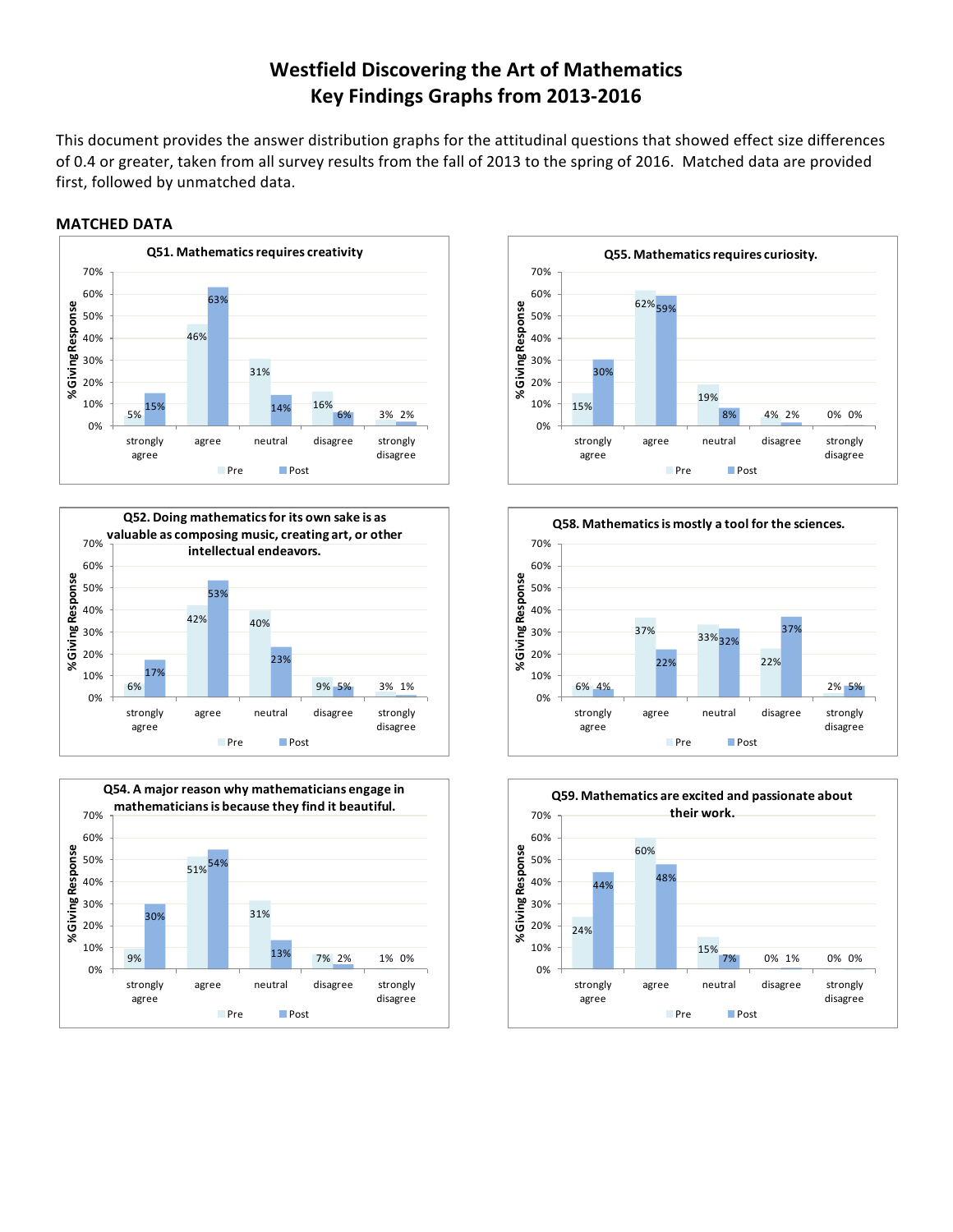













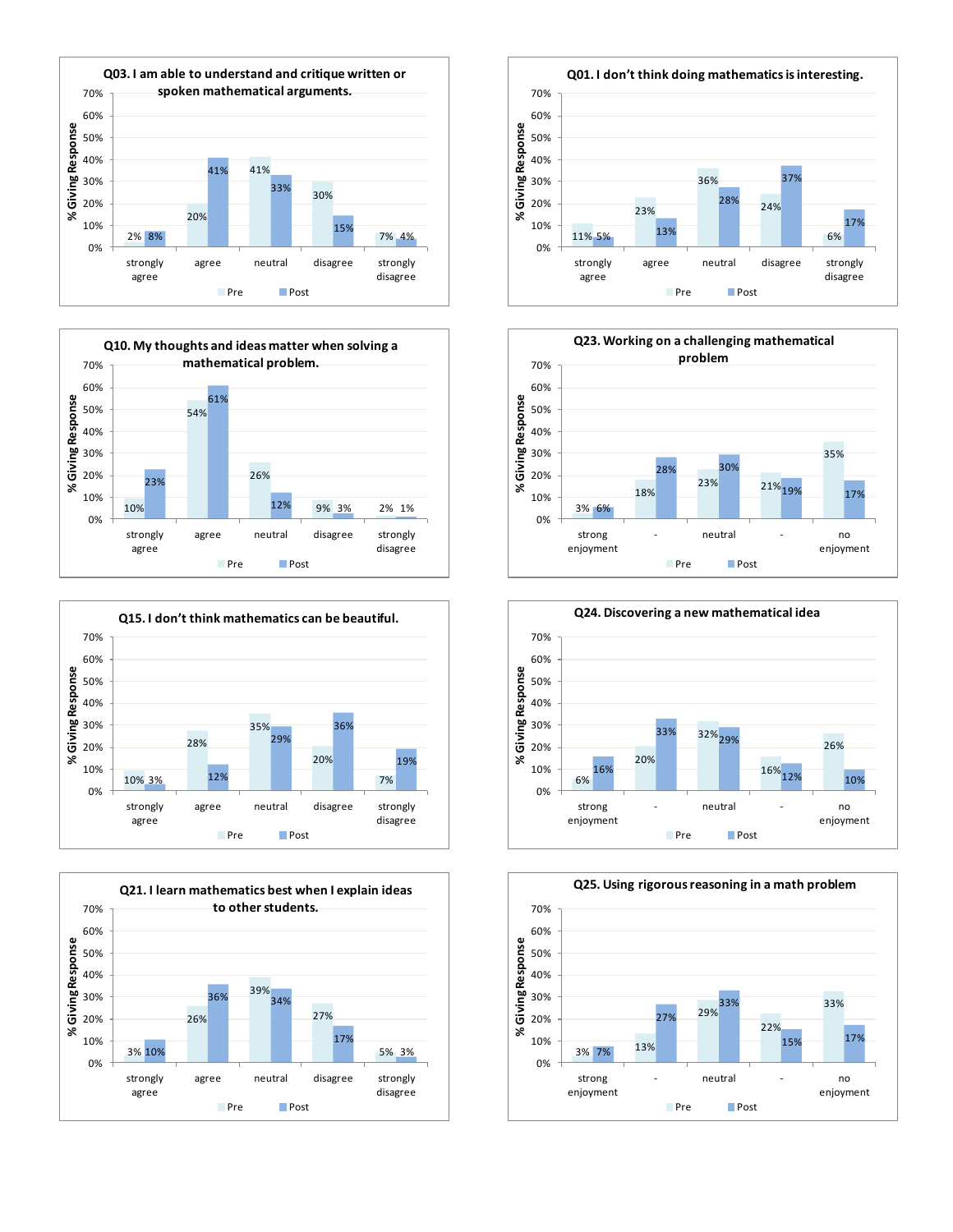## **UNMATCHED DATA**